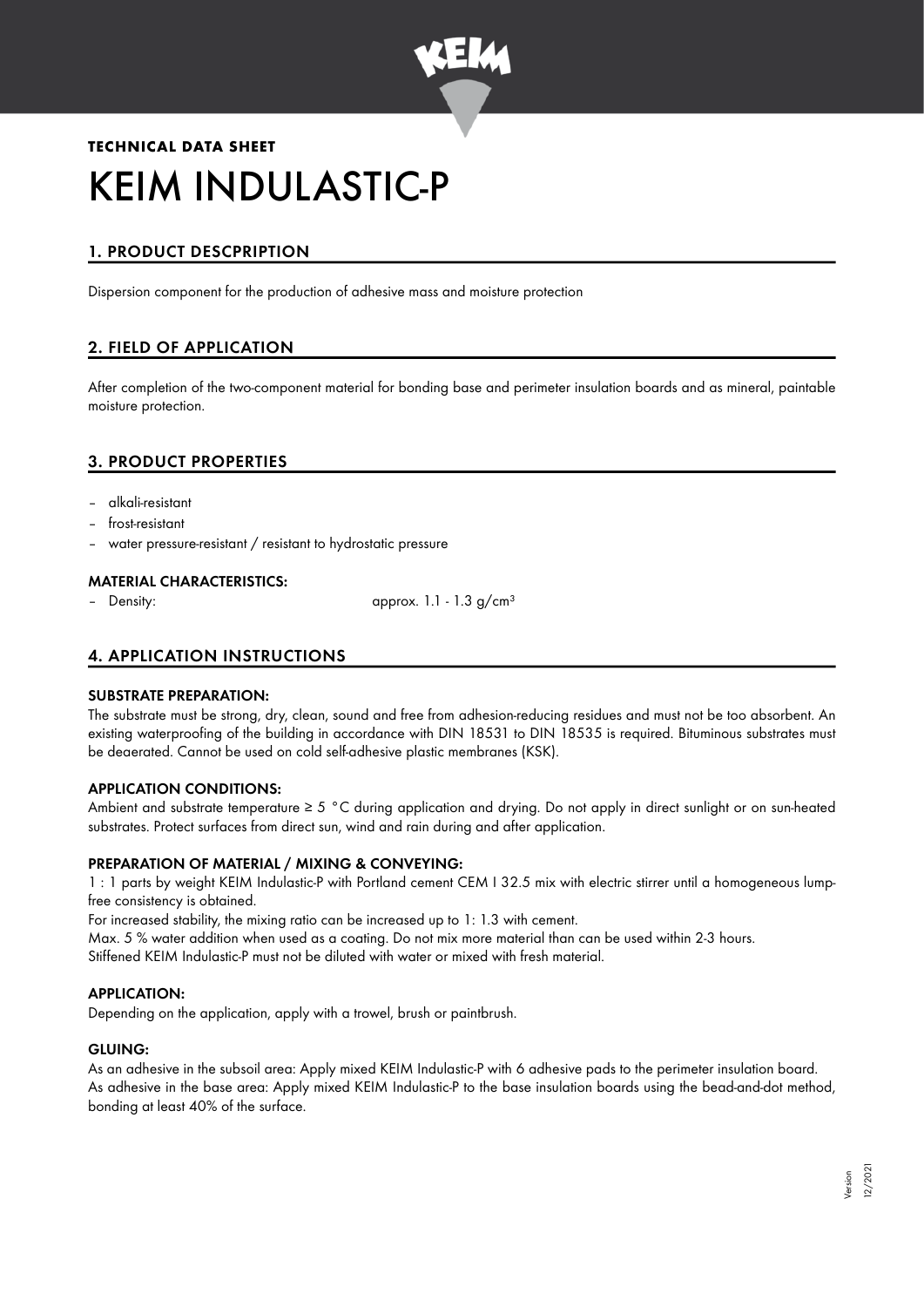#### REINFORCEMENT:

As a reinforcing layer: Apply the mixed KEIM Indulastic-P evenly to the bonded insulation boards. Lay KEIM glass fibre mesh mat, overlap joints by 10 cm and trowel over wet-on-wet. The glass fibre mesh mat should be embedded in the middle or in the upper third. Thickness of the reinforcement layer 3 - 4 mm.

#### MOISTURE PROTECTION:

Apply mixed KEIM Indulastic-P as one to two coats diluted with max. 5% water with a brush or paintbrush. In areas in contact with the ground, KEIM Indulastic-P is applied as moisture protection. Below ground level, the moisture protection must connect to the structural waterproofing or the perimeter insulation boards. Above ground level, KEIM Indulastic-P is applied on top of the finishing plaster up to a height of 50 mm. KEIM Indulastic-P is coated with KEIM Soldalit, KEIM Granital and KEIM

AquaROYAL-Color. The moisture protection is intended to prevent capillary moisture from rising into the plaster and reinforcement layers. In the subsoil area, a dimpled foil is used on site to protect against damage.

As moisture protection to ensure a second sealing level when retrofitting metal window sills, at least a double coat of paint or a filler layer is required.

#### SETTING TIME:

At least 3 days depending on temperature and relative humidity.

#### CONSUMPTION:

approx. 4 kg/m² as adhesive or reinforcement.

approx. 1 kg/m² als Feuchteschutz

These material consumption values are guide values for smooth substrates. Exact consumption values must be determined by means of test areas.

#### CLEANING OF TOOLS:

Clean immediately with water.

#### 5. PACKAGING

| <b>Container content</b> | Unit of measure | Quantity on pallet | Type of container |
|--------------------------|-----------------|--------------------|-------------------|
|                          | ĸg              |                    | bucket            |

#### 6. STORAGE

| max. storage time | <b>Storage conditions</b>                                                                   |  |
|-------------------|---------------------------------------------------------------------------------------------|--|
| 12 months         | cool<br>frost-free<br>protected from heat and direct sun.<br>keep container tightly sealed. |  |

#### 7. DISPOSAL

For disposal information refer to section 13 of the safety data sheet.

#### EC WASTE CODE:

Waste code: 08 04 10

# 8. SAFETY INSTRUCTIONS

Please, refer to the Material Safety Data Sheet.